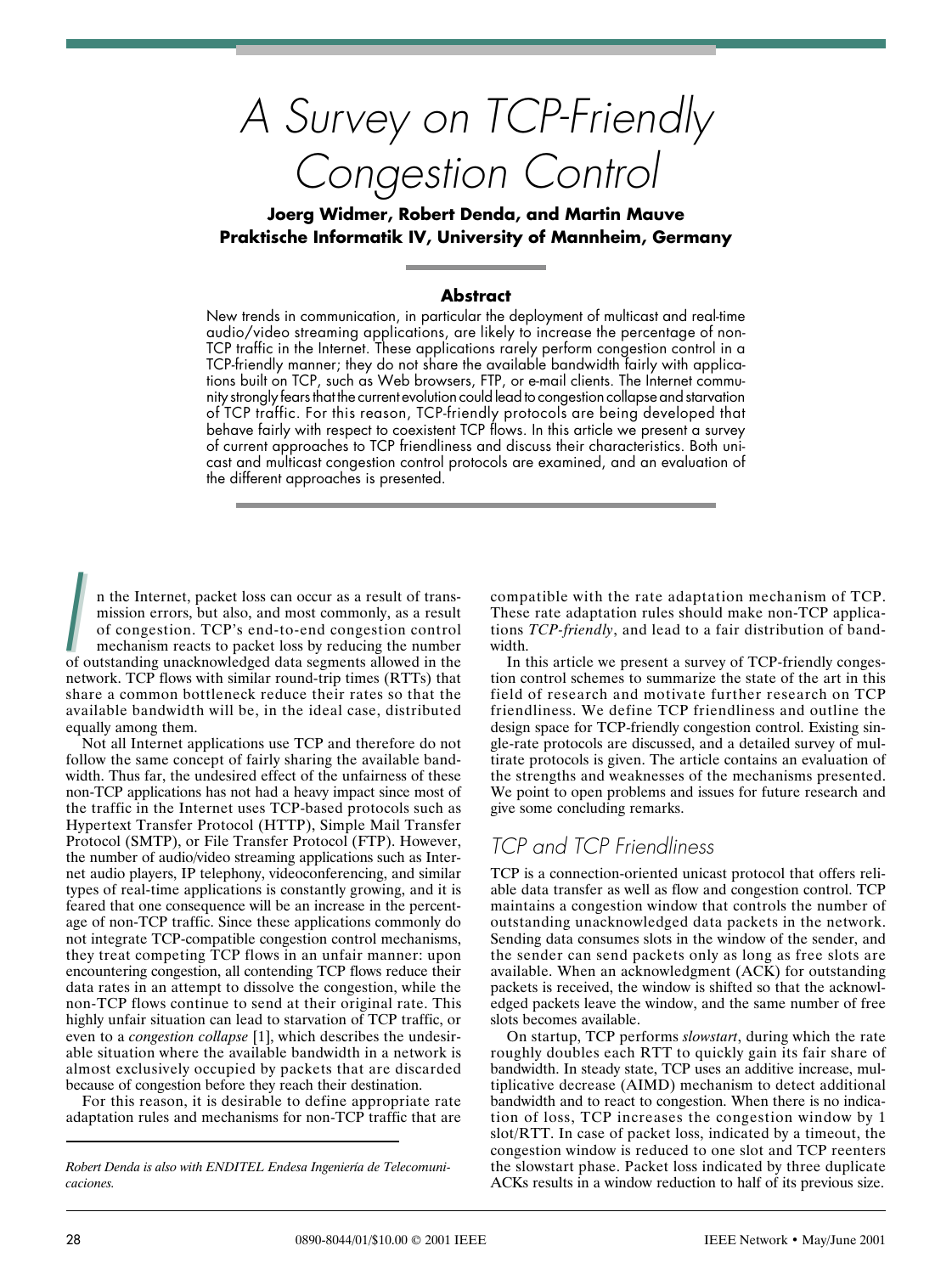## *Modeling TCP Throughput*

The throughput of TCP depends mainly on the parameters RTT  $t_{RTT}$ , retransmission timeout value  $t_{RTO}$ , segment size *s*, and packet loss rate *p*. Using these parameters, an estimate of TCP's throughput can be derived. A basic model that approximates TCP's steady-state throughput *T* is given by Eq. 1 [1]. This model is a simplification in that it does not take into account TCP timeouts.

Equation 2, presented in [2], gives an example of a more complex model of TCP throughput; *b* is the number of packets acknowledged by each ACK and  $W_m$  is the maximum size of the congestion window. Unlike the model presented by Eq. 1, the complex model takes into account rate reductions due to TCP timeouts. Thus, it models TCP more accurately in an environment with high loss rates.

$$
T(t_{RTT}, s, p) = \frac{c \cdot s}{t_{RTT} \cdot \sqrt{p}},
$$

where c is a constant value commonly approximated (1)  $1.5\sqrt{2/3};$ 

$$
T(t_{RTT}, t_{RTO}, s, p) = \n\lim_{t_{RTT}} \left( \frac{W_m \cdot s}{t_{RTT}} \cdot \frac{s}{t_{RTT} \sqrt{\frac{2bp}{3}} + t_{RTO} \min\left(1, 3\sqrt{\frac{3bp}{8}}\right) p(1 + 32p^2)} \right).
$$
\n(2)

Note, both models assume that the RTT and loss rate are independent of the estimated rate (i.e., they do not take into account that changing the rate can affect the RTT and loss rate). They work well in environments with a high level of statistical multiplexing such as the Internet, but care has to be taken when they are used as part of a protocol's control loop when only a few flows share a bottleneck link. In that case, changes to the sending rate alter the conditions at the bottleneck link, which in turn determine the sending rate through the equation. Such a feedback loop can render the results of both equations invalid.

#### *TCP Friendliness*

In [1], non-TCP flows are defined as TCP-friendly when "their long-term throughput does not exceed the throughput of a conformant TCP connection under the same conditions." We prefer to use a slightly more restrictive definition of the term. The definition used throughout this article focuses on the effect of a non-TCP flow on competing TCP flows rather than on the throughput of the non-TCP flow.

*TCP Friendliness for Unicast* — A unicast flow is considered TCP-friendly when it does not reduce the long-term throughput of any coexistent TCP flow more than another TCP flow on the same path would under the same network conditions.

*TCP Friendliness for Multicast* — A multicast-flow is defined as TCP-friendly when for each sender-receiver pair, the multicast flow has the property of being unicast TCP-friendly.

It should be noted that there is an ongoing debate on the correct definition of TCP friendliness for multicast. An alternative to the definition given above is to allow multicast flows to use a greater amount of bandwidth than unicast flows, since they serve multiple receivers. In [3] the term *bounded fairness* is introduced to define a situation where the following equation holds true:

where *r* is the rate of the multicast flow on the bottleneck link,  $r_{TCP}$  is the rate of a TCP flow under the same conditions, and *a* as well as *b* are functions of the number of receivers of the flow. For  $b = 1$  the two definitions are equivalent. While the latter approach is perfectly valid, we prefer the definition that is more rigid in the protection of competing TCP flows.

With the above definition, TCP friendliness ensures that coexisting TCP flows are not treated unfairly by non-TCP flows. Note, however, that this does not necessarily mean that all TCP and TCP-friendly flows on a bottleneck link receive the same throughput. Even competing flows that use only TCP for congestion control will often not receive the same amount of bandwidth. For example, TCP flows with different RTTs or different numbers of bottlenecks nodes will transmit at different rates [4].

# *Classification of Congestion Control Schemes*

Congestion control schemes can be classified with respect to a multitude of characteristics. In the following we briefly discuss various possible classification schemes for TCP-friendly approaches.

#### *Window-Based vs. Rate-Based*

One possible classification criterion for TCP-friendly schemes is whether they adapt their offered network load based on a congestion window or on their transmission rate.

Algorithms that belong to the window-based category use a congestion window at the sender or at the receiver(s) to ensure TCP friendliness. Similar to TCP, each packet transmitted consumes one slot in the congestion window, while each packet received or the acknowledgment of a packet received frees one slot. The sender is allowed to transmit packets only when a free slot is available. The size of the congestion window is increased in the absence of congestion indications and decreased when congestion occurs.

Rate-based congestion control achieves TCP friendliness by dynamically adapting the transmission rate according to some network feedback mechanism that indicates congestion. It can be subdivided into simple AIMD schemes and model-based congestion control. Simple AIMD schemes mimic the behavior of TCP congestion control. This results in a rate that displays the typical short-term sawtooth-like behavior of TCP. This makes simple AIMD schemes unsuitable for continuous media streams. Model-based congestion control uses a TCP model such as the one presented in [2] instead of a TCP-like AIMD mechanism. By adapting the sending rate to the average longterm throughput of TCP, model-based congestion control can produce much smoother rate changes that are better suited to the aforementioned type of traffic. Such schemes do not mimic TCP's short-term sending rate but are still TCP-friendly over longer timescales. However, the congestion control mechanism may not resemble TCP congestion control, and great attention has to be paid to the rate adjustment mechanism to ensure fair competition with TCP or other flows.

#### *Unicast vs. Multicast*

TCP friendliness is desirable for both unicast and multicast traffic. However, the design of good multicast congestion control protocols is far more difficult than the design of unicast protocols. Multicast congestion control schemes ideally should scale to large receiver sets and be able to cope with heterogeneous network conditions at the receivers. For example, if for all receivers the sender transmits packets at the same rate, care has to be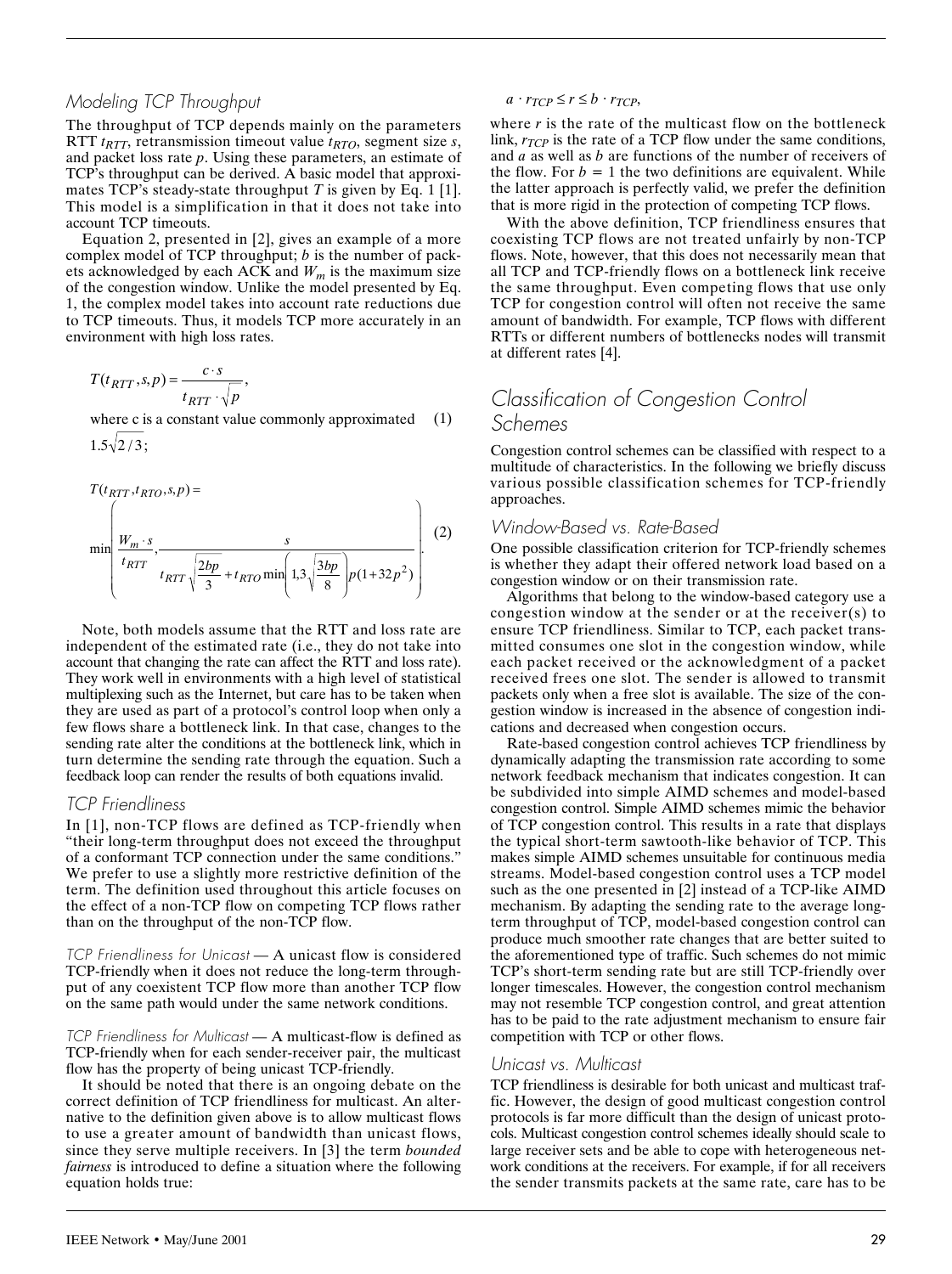taken as to how the sending rate is decreased in case of network congestion. This is nontrivial, since in large multicast sessions receivers may experience uncorrelated loss. It is therefore likely that most of the transmitted packets are lost to at least one receiver. If the sender responded to each of these losses by decreasing the congestion window, the transmission would likely stall after a certain length of time. This problem is known as the *loss path multiplicity problem* [5]. Whenever rate adjustment decisions are based not on congestion information from a specific receiver but on the overall congestion information present in the whole distribution tree, protocol performance can suffer considerably if the protocol has not been designed correctly.

Golestani and Sabnani discuss several important aspects of congestion control for multicast in a general fashion [6]. They investigate the different properties of rate-based and windowbased approaches. In particular, they show that window-based congestion control can be TCP-friendly without knowing the RTT, whereas rate-based congestion control does need this information in order to be TCP-friendly. This is an important insight, since RTTs are difficult to obtain in a scalable fashion for multicast communication without support from the network.

### *Single-Rate vs. Multirate*

A common criterion for classifying TCP-friendly multicast congestion control protocols is whether they operate at a single rate or use a multirate approach. Obviously, unicast transport protocols are confined to single-rate schemes. In single-rate schemes, data is sent to all receivers at the same rate. This limits the scalability of the mechanism, since all receivers are restricted to the rate that is TCP-friendly for the bottleneck receiver.

Multirate congestion control protocols allow for a more flexible allocation of bandwidth along the different network paths. Such schemes scale better to large receiver sets where increased heterogeneity among receivers is to be expected. A typical approach to multirate congestion control is to use layered multicast: a sender divides the data into several layers and transmits them to different multicast groups. Each receiver can individually select to join as many groups as permitted by the bandwidth bottleneck between that receiver and the sender. The more groups a receiver joins, the better the quality of its reception. For a video transmission an increased number of received layers may improve the video quality, while for reliable bulk data transfer additional layers may decrease the transfer time.

With layered multicast, congestion control is performed indirectly by the group management and routing mechanisms of the underlying multicast protocol. In order for this mechanism to be effective, it is crucial to coordinate join and leave decisions of receivers behind a common bottleneck: if only some receivers leave a layer while others stay subscribed, no pruning is possible and congestion cannot be reduced. In addition, receivers do not make efficient use of the multicast layers when they are not subscribed to a layer that is already present in their subpart of the routing tree. They could receive data at a higher rate at no additional cost. Therefore, receivers that share a bottleneck link should synchronize their decisions to join and leave layers. The *leave latency* is another issue of concern: pruning of the multicast tree upon receipt of leave messages for a layer can take considerable time, on the order of several seconds.

# *End-to-End vs. Router-Supported*

Many of the TCP-friendly schemes proposed are designed for best effort IP networks that do not provide any additional router mechanisms to support the protocols. Thus, they can readily be deployed in today's Internet. These schemes are called *end-to-end* congestion control. They can be further separated into *sender-based* and *receiver-based* approaches.

In sender-based approaches the sender uses information about the network congestion and adjusts the rate or window size to achieve TCP friendliness. The receivers only provide feedback, while the responsibility of adjusting the rate lies solely with the sender.

Receiver-driven congestion control is usually used together with layered congestion control approaches. Here, the receivers decide whether to subscribe or unsubscribe from additional layers based on the congestion situation of the network.

The design of congestion control protocols and particularly fair sharing of resources can be considerably facilitated by placing intelligence in the network (e.g., in routers or separate agents). Congestion control schemes that rely on additional functionality in the network are called *router-supported*. Particularly multicast protocols can benefit from additional network functionality such as feedback aggregation, hierarchical RTT measurements, management of (sub)groups of receivers, or modification of the routers' queuing strategies. *Generic router assist* (GRA) [7], for instance, is a recent initiative that proposes general mechanisms located at routers to assist transport control protocols, which would greatly ease the design and implementation of effective congestion control protocols.

Furthermore, end-to-end congestion control has the disadvantage of relying on the collaboration of the end systems. Experience in the current Internet has shown that this cannot always be assumed: greedy users or applications may use non-TCP-friendly mechanisms to gain more bandwidth. As discussed by Floyd and Fall in [1], some form of congestion control should be enforced by routers in order to prevent congestion collapse. The authors present router mechanisms to identify flows that should be regulated: for instance, when a router discovers a flow which does not exhibit TCP-friendly behavior, the router might drop the packets of that flow with a higher probability than the packets of TCP-friendly flows. While ultimately fair sharing of resources in the presence of unresponsive or non-TCP-friendly flows can only be achieved with router support, this mechanism is difficult to deploy, since changes to the Internet infrastructure take time and are costly in terms of money and effort.

## *Classification Scheme*

In the following sections we use the scheme shown in Fig. 1 to classify the different approaches. This classification distinguishes between single-rate and multirate congestion control at the top level and rate-based vs. window-based congestion control at the second level.

# *Single-Rate Congestion Control Protocols*

In this section a selection of single-rate congestion control protocols is presented. A more complete overview can be found in the corresponding technical report [8].

# *Rate-Based Approaches*

Many rate-based congestion control protocols mimic TCP's AIMD behavior to achieve TCP fairness, while others implicitly or explicitly adjust their rate according to a model of TCP traffic. A very obvious approach to TCP-friendly congestion control is to directly apply TCP's congestion control mechanism, but without the associated reliability mechanism. Early work in this area was presented in [9], where this approach is used to adjust the rate of a unicast video stream in order to adequately react to congestion.

*RAP* — The Rate Adaption Protocol (RAP) presented in [10] is a simple AIMD scheme for unicast flows. Each data packet is acknowledged by the receiver. The ACKs are used to detect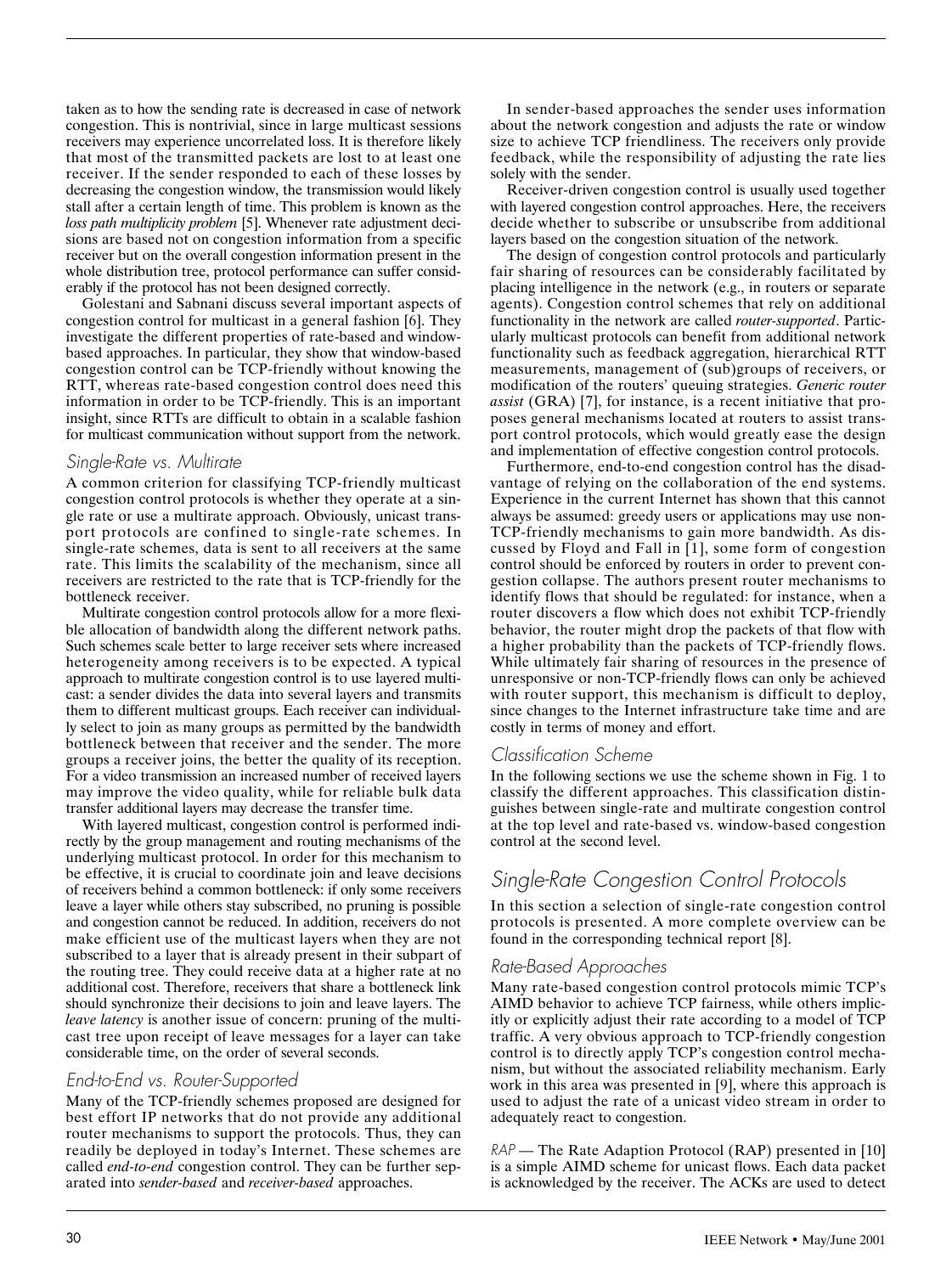packet loss and infer the RTT. When the protocol experiences congestion it halves the sending rate. In periods without congestion, the sending rate increases by 1 packet/RTT, thus mimicking the AIMD behavior of TCP. The decisions on rate increase or decrease are made once per RTT. To provide additional fine-grained delay-based congestion avoidance, the ratio of a short-term RTT average and a long-term RTT average is used to modify the interpacket gap between consecutive data packets. These fine-grained rate adjustments result in a smoother sending rate.

RAP achieves rates similar to TCP in an environment where TCP experiences no or few timeouts since RAP's rate reductions resemble TCP's reaction to triple duplicate ACKs. However, RAP does not take timeouts into account and is therefore more aggressive when TCP's throughput is dominated by timeout events.

*LDA+* — Unlike many of the other schemes, the Loss-Delay Based Adaption Algorithm (LDA+) [11] does not devise its own feedback mechanism to control the sending rate but relies solely on the Real-Time Transport Control Protocol (RTCP) feedback messages provided by the Real-Time Transport Protocol (RTP) [12]. While LDA+ is essentially an AIMD congestion control scheme, it uses some interesting additional elements. The increase and decrease factors for AIMD are dynamically adjusted to the network conditions. An estimate of the bottleneck bandwidth is obtained using packet pairs.1 The amount of additive increase is then determined as the minimum of three independent increase factors to ensure that:

- Flows with a low bandwidth can increase their rate faster than flows with a higher bandwidth.
- Flows do not exceed the estimated bottleneck bandwidth.
- Flows do not increase their bandwidth faster than a TCP connection.

If receivers report loss, the sending rate is decreased by multiplying by the factor  $1 - \sqrt{l}$ , where *l* is the loss rate. Additionally, the rate is reduced at most to the rate given by the TCP model as described in Eq. 2. Using the maximum of the AIMD rate and the equation rate may result in a longterm average that exceeds the average rate of the two separate schemes and can be more aggressive than TCP. While LDA+ is designed only for unicast communication, a protocol variant called MLDA can be used for multicast environments. MLDA is discussed later.

Simulations and network experiments the authors conducted show that LDA+ competes fairly with TCP in the investigated environments. The authors claim that the slow rate increase of LDA+ compensates for the fact that the rate is at most decreased to the throughput estimate of the complex TCP model. Using an existing report mechanism facilitates deployment of LDA+. Furthermore, LDA+ adapts its rate increase to prevent overshooting the bottleneck bandwidth. However, RTCP reports are generated infrequently (usually within several seconds). This makes LDA+ slow to react to changes in network conditions. Furthermore, the smallest loss rate standard RTCP can report is limited. In environments with a lower (but positive) loss rate, RTCP reports zero loss and LDA+ may claim more than its fair share of bandwidth.

*TFRC* — The TCP-Friendly Rate Control Protocol (TFRC) [13] evolved from the TFRCP protocol [14]. It is specified for unicast communication, although with some modifications it



■ Figure 1. *A classification scheme for TCP-friendly protocols.* 

can be adapted to multicast. Similar to TFRCP, it adjusts its sending rate based on the complex TCP equation, Eq. 2, but uses more sophisticated methods to gather the necessary parameters. Several requirements for a loss rate estimator are formulated, and the authors settle on the average loss interval method which best fulfills these requirements. The loss rate is measured in terms of loss intervals, spanning the number of packets between consecutive loss events. A certain number of loss intervals is averaged, using decaying weights so that old loss intervals contribute less to the average. The loss rate is calculated as the inverse of the average loss interval size. The authors provide additional mechanisms to prevent the loss rate from reacting too strongly to single loss events and to ensure that the loss rate adapts quickly to long intervals without any losses. The RTT is measured by the standard method of feeding back timestamps to the sender.

Immediately after startup, the sender goes into a slowstart phase similar to TCP slowstart to quickly increase the rate to a fair share of the bandwidth. TFRC slowstart is terminated with the first loss event. Once per RTT the TFRC receiver updates its parameters and sends a state report to the sender. The sender then computes a new fair rate from these parameters and adjusts the sending rate accordingly. To improve protocol performance in environments that do not fulfill the assumptions of the complex TCP equation, TFRC supports additional delay-based congestion avoidance by adjusting the interpacket gap (i.e., the time interval between consecutive data packets).

A major advantage of TFRC is that is has a relatively stable sending rate while still providing sufficient responsiveness to competing traffic.

*TEAR* — TCP Emulation at Receivers (TEAR) [15] is a hybrid protocol that combines aspects of window-based and ratebased congestion control. TEAR receivers calculate a fair receive rate which is sent back to the sender, who then adjusts the sending rate. To this end, the receivers maintain a congestion window that is modified similarly to TCP's congestion window. Since TCP's congestion window is located at the sender, a TEAR receiver has to try to determine from the arriving packets when TCP would increase or decrease the congestion window size. Additive increase and window reductions caused by triple duplicate ACKs are easy to emulate. However, due to the lack of ACKs, timeout events can be estimated only roughly.

In contrast to TCP, the TEAR protocol does not directly use the congestion window to determine the amount of data

*<sup>1</sup> With packet pairs, the time interval between the receipt of two packets that were sent back-to-back is used as a hint of the current maximum rate for a flow.*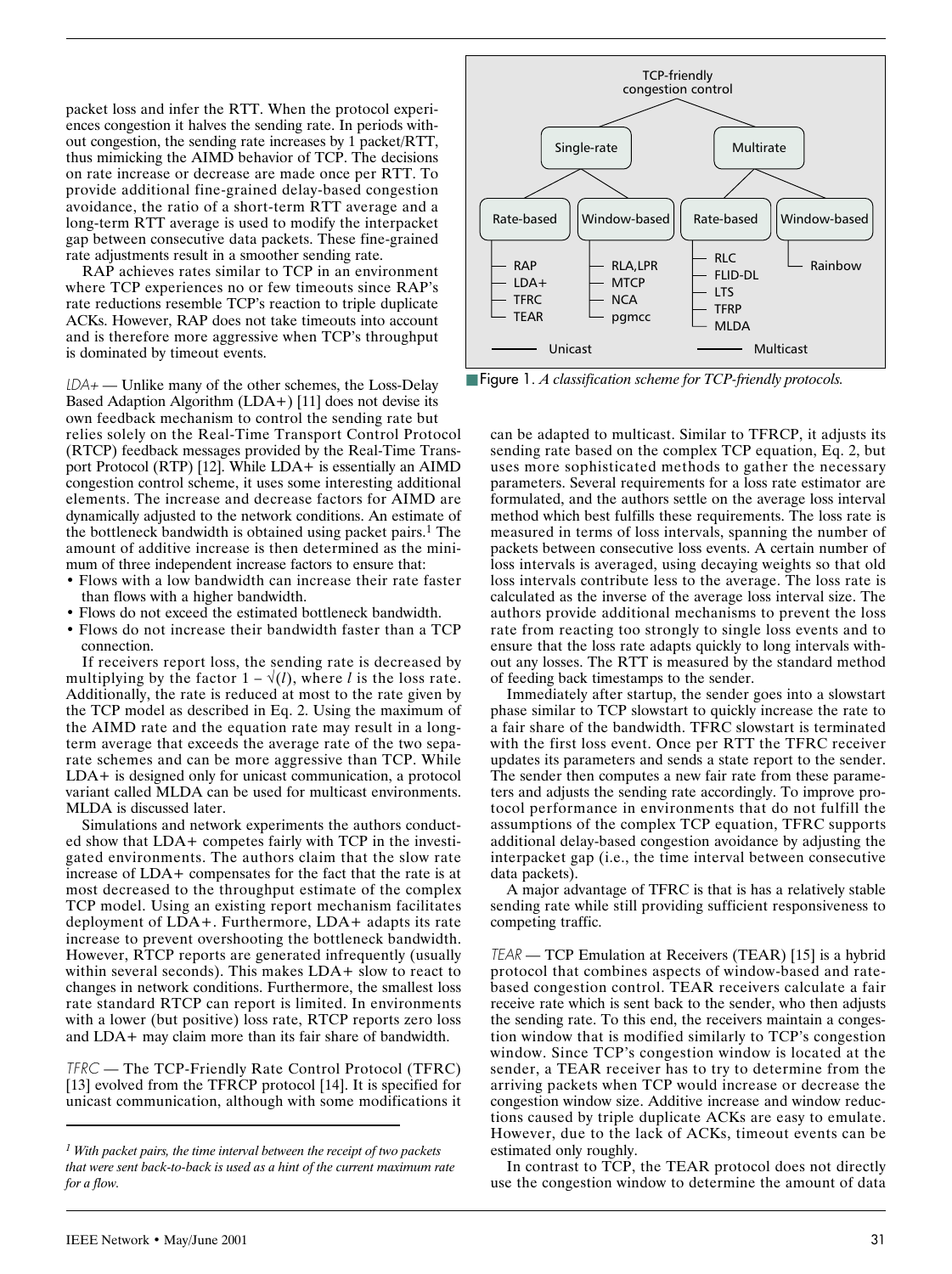to send but calculates the corresponding TCP sending rate. This rate is roughly a congestion window worth of data per RTT. To avoid TCP's sawtooth-like rate shape, TEAR averages the rate over an *epoch*, which is defined as the time between consecutive rate reduction events. To prevent further unnecessary rate changes caused by noise in the loss patterns, a smooth rate is determined by using a weighted average over a certain number of epochs for the final rate. This value is then reported to the sender, which adjusts the sending rate accordingly. Since the rate is determined at the receivers and TEAR refrains from acknowledging packets, it can be used for multicast as well as for unicast communication, provided a scalable scheme to determine the RTT and report the rates is used in the multicast case. For multicast congestion control, the TEAR sender has to adapt the rate to the minimum of the rates reported by the receivers.

Due to the close modeling of TCP's short-term behavior, TEAR shows TCP-friendly behavior while avoiding TCP's frequent rate changes.

## *Window-Based Approaches*

The domain of window-based unicast congestion control is well covered by TCP. There are two main problems that have to be solved in order to use window-based congestion control for multicast. First, protocols should prevent drop-to-zero of the rate due to the aforementioned loss path multiplicity problem. The second problem is how to free slots in the congestion window. Clearly it is not possible for the sender to receive ACKs for each packet from each receiver, since this would cause an ACK implosion.

In the following we will present several window-based congestion control approaches for multicast transmission. In particular, we will focus on how the two main problems are solved for each.

*A Framework for Window-Based Congestion Control* — Golestani and Sabnani propose to use a window-based approach where each receiver keeps a separate congestion window adjusted similar to the congestion window of TCP [6]. From the size of the window and the number of outstanding packets, each receiver calculates the highest sequence number it is able to receive without claiming an unfair amount of bandwidth.

This information needs to be communicated to the sender without causing a feedback implosion. As an example of how this can be done, the authors show that a tree structure formed by the receivers or other intermediate systems can be used to aggregate the information: each node takes the minimum sequence number contained in all incoming messages and forwards this sequence number to its parent. When the aggregated information reaches the sender, it is allowed to send packets up to the minimum sequence number it has received. Each receiver maintains its own congestion window, which circumvents the loss path multiplicity problem.

The observations made by Golestani and Sabnani form a theoretical background for window-based multicast congestion control. They need to be concretized by actual algorithms such as those that follow.

*RLA and LPR* — The Random Listening Algorithm (RLA) proposed by Wang and Schwartz [3] extends TCP selective ACK (SACK) by introducing some enhancements for multicast. For each receiver, the multicast sender stores the smoothed RTT and the measured congestion probability. A loss is detected by the sender via identification of discontinuous ACKs or via timeout. Based on these loss indications, the number of receivers *n* with a high congestion probability is tracked. If congestion is detected, the window is halved in the following two cases:

- If the previous window cut was made too long ago (the authors propose an interval of twice the moving average of the window size times the smoothed RTT of the corresponding receiver)
- If a generated uniform random number  $\pi$  is less than or equal to 1/*n*

When a packet has been acknowledged by all receivers, the congestion window *cwnd* is incremented by 1/*cwnd*, identical to TCP. A TCP-like retransmission scheme with fast recovery is also included in RLA. With the above mechanisms, RLA avoids the loss path multiplicity problem, while achieving statistical long-term fairness. In [3] it is demonstrated that RLA is fair to TCP according to the definition of bounded fairness.

Linear Proportional Response (LPR), proposed by Bhattacharyya, Towsley, and Kurose [16], is a probabilistic loss indication filtering scheme that is an improvement over the corresponding RLA mechanism. The probability with which a multicast source reduces its congestion window size is proportional to the loss probability at the receiver; that is, the window size is halved when  $\pi$  is smaller than

$$
X_i / \sum_{j=1}^n X_j,
$$

where  $X_i$  is the number of losses at receiver *i*. The LPR scheme achieves better fairness of multicast sessions toward competing unicast sessions than does the window adjustment indication scheme of RLA. Even though we are not aware of any extensive measurements in real scenarios, the mathematical proofs and simulations in [16] give strong evidence that when combined with the window adjustment mechanism of RLA, LPR achieves good TCP friendliness.

*MTCP* — Multicast TCP (MTCP) [17] is a reliable multicast protocol that uses window-based congestion control to achieve TCP friendliness. MTCP groups the session participants into a logical tree structure where the root of the tree is the sender of the data. A parent in the logical tree structure stores a received packet until receipt is acknowledged by all of its children. Upon receiving a packet, a child (which may be a parent for other participants) transmits an ACK to its parent using unicast.

To control congestion, MTCP requires that each parent maintain two values: a congestion window and a transit window. The size of the congestion window is managed similarly to that of TCP, including slow-start and congestion avoidance. The main differences to TCP are:

- The congestion window is only incremented when ACKs from all children have been received.
- A packet is immediately (re)transmitted to a child if it indicates via a negative ACK (NACK) that it has not yet received the packet.

The size of the congestion window is halved when any child reports three consecutive NACKs or set to one when a timeout occurs because a child has not acknowledged a packet at all. The transit window keeps track of the amount of data the children of a parent node have not yet acknowledged.

With each ACK, a parent node transmits a congestion summary to its own parent. This congestion summary contains the minimum of its own congestion window size and those reported by its children, as well as the maximum of its own transit window size and those reported by its children. The sender is then allowed to transmit the difference between the minimum congestion window size and the maximum transit window size.

In MTCP, the loss path multiplicity problem is avoided by means of the aggregation at the intermediate nodes. Each node forwards the information about the bottleneck link of its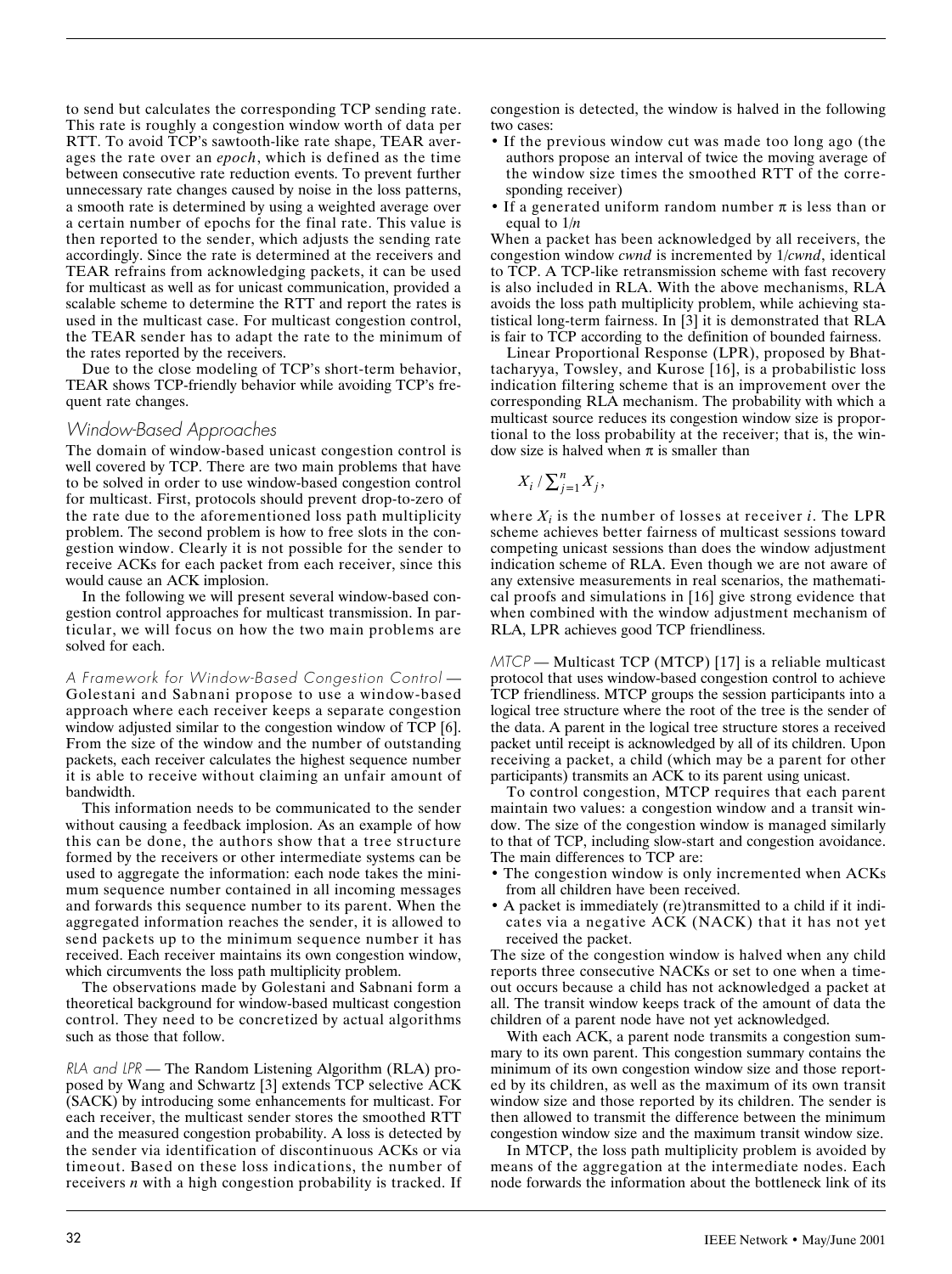children to its parent. Therefore, the sender will receive information about the overall bottleneck link rather than about uncorrelated packet loss. The main drawback to MTCP is its complexity and required setup of a tree structure where each node has to perform package storage, repair, and congestion monitoring functionality.

*NCA and pgmcc* — Nominee-Based Congestion Avoidance (NCA) presented in [18] and pragmatic general multicast congestion control (pgmcc) [19] are two approaches to congestion control that share the same fundamental idea: they select as a group representative the bottleneck receiver with the worst network connection. This receiver acknowledges every packet received and thereby allows the sender to use a TCP-style congestion control algorithm. It is important to note that in this approach congestion control and packet repair are treated independent of each other. Thus, the approach can be used in combination with a large number of mechanisms that establish reliability, as well as for unreliable data transmission.

The most challenging aspect of NCA and pgmcc is how to select the group representative. In both approaches, each receiver calculates the data rate at which it is able to receive by using a simple TCP rate formula. This formula takes into account the RTT and the loss rate experienced by the receiver. The information about the acceptable rate is conveyed back to the sender either piggybacked on NACKs (pgmcc) or accumulated in a tree structure of routers that always forward the report of the participant with the lowest acceptable data rate (NCA). From those reports the sender selects as the representative the participant with the lowest acceptable rate and uses a TCP-like congestion control mechanism to this participant.

This approach seems very promising, since it closely mimics the behavior of unicast TCP and therefore should lead to fairness with regard to TCP flows if the proper representative is chosen. The main problem is that the selection process is based on a rough estimate of the acceptable data rate. Further insight is needed as to whether network conditions exist where the wrong representative is selected. This could lead to unfair behavior against other flows. The author of pgmcc indicates that this may occur when a set of receivers has lossy links with a low RTT and congested links with a high RTT.

# *Multirate Congestion Control Protocols*

In the following, a selection of promising multirate congestion control protocols is presented. Again, for a more complete overview please refer to [8].

# *Rate-Based Approaches*

One of the first working examples of layered multicast transmission in the Internet was Receiver-Driven Layered Multicast (RLM) for the transmission of video, developed by McCanne, Jacobson, and Vetterli [20]. Their work did not focus on TCP friendliness but on how to provide each receiver with the best possible video quality in dependence on the bandwidth available between the sender and that receiver. In RLM the sender splits the video into several layers. A receiver starts receiving by subscribing to the first layer. When the receiver does not experience congestion in the form of packet loss for a certain period of time, it subscribes to the next layer. This is called a *join experiment*. When a receiver experiences packet loss, it unsubscribes from the highest layer it is currently receiving.

The use of RLM to control congestion is problematic since RLM's mechanism of adding or dropping a single layer based on the detection of packet loss is not TCP-friendly and can result in an unfair distribution of bandwidth among concurrent RLM sessions. Furthermore, leaving a multicast group may take a significant amount of time, usually on the order of several seconds. Failed join experiments (i.e., a receiver joining a layer immediately has to leave again because the necessary bandwidth is not available) are therefore very costly in terms of the additional congestion they may cause. As mentioned earlier, in order for layered schemes to be efficient, it is imperative that receivers behind the same bottleneck synchronize their join and leave decisions. Several protocols have been developed that improve the original concept of RLM.

*RLC* — Vicisano, Crowcroft, and Rizzo address most of these problems in their work on Receiver-Driven Layered Congestion Control (RLC) [21]. They propose to dimension the layers so that the bandwidth consumed by each new layer increases exponentially. Layer 1, for example, carries twice as much data in the same amount of time as layer 0. The time a receiver has to wait before being allowed to join a new layer also increases exponentially with each additional layer. On the other hand, a layer is dropped immediately when congestion becomes apparent in form of packet loss. This emulates the behavior of TCP since the increase in bandwidth is proportional to the amount of time required to pass without packet loss before being allowed to join the layer. At the same time the reaction to congestion is a multiplicative decrease, since dropping one layer results in halving the overall receive rate.

To improve synchronization between receivers, receivers may join a layer only at so-called synchronization points (SPs). SPs in higher layers are exponentially less frequent than in lower layers (Fig. 2). Thus, a receiver that has only subscribed to a small number of layers is likely to catch up with receivers with a higher subscription level. After some time, receivers that share the same bottleneck should be joining and leaving layers synchronously. In order to decrease the likelihood that a join experiment will fail, the RLC sender creates a short burst period before an SP. During this burst period the data rate is doubled in each layer. Only if a receiver does not experience any signs of congestion during the burst is it allowed to join the next higher layer.

Despite the improvements in the congestion control mechanism over RLM, RLC still has some drawbacks. The granularity at which the rate can be adapted to the network conditions is very coarse and may cause unfair behavior. The exponential distribution of the layers only allows doubling or halving the receive rate. The second problem is that the transmitted data must support layering. While this is true for video and bulk data transmission, streams that are more interactive like those produced by shared whiteboards cannot easily be separated into multiple layers. RLC does not take the RTT into account when determining the sending rate. This can lead to unfairness toward TCP since TCP is biased against connections with a high RTT. Furthermore, it is not guaranteed that the artificial bursts of packets introduced by RLC are acceptable for a broad range of applications that support layered transmission. A general point of controversy that applies to all layered congestion control schemes is whether it is acceptable to "abuse'' network mechanisms like multicast routing to achieve transport layer functionality like congestion control.

*FLID-DL* — To address some of the deficiencies of RLC, Byers *et al.* propose Fair Layered Increase/Decrease with Dynamic Layering (FLID-DL) [22]. The protocol uses a digital fountain [23] at the source. With digital fountain encoding, the sender encodes the original data and redundancy information such that receivers can decode the original data once they have received a fixed number of arbitrary but distinct packets. Since it is not necessary to ensure delivery of specific packets, the layering scheme is much more flexible.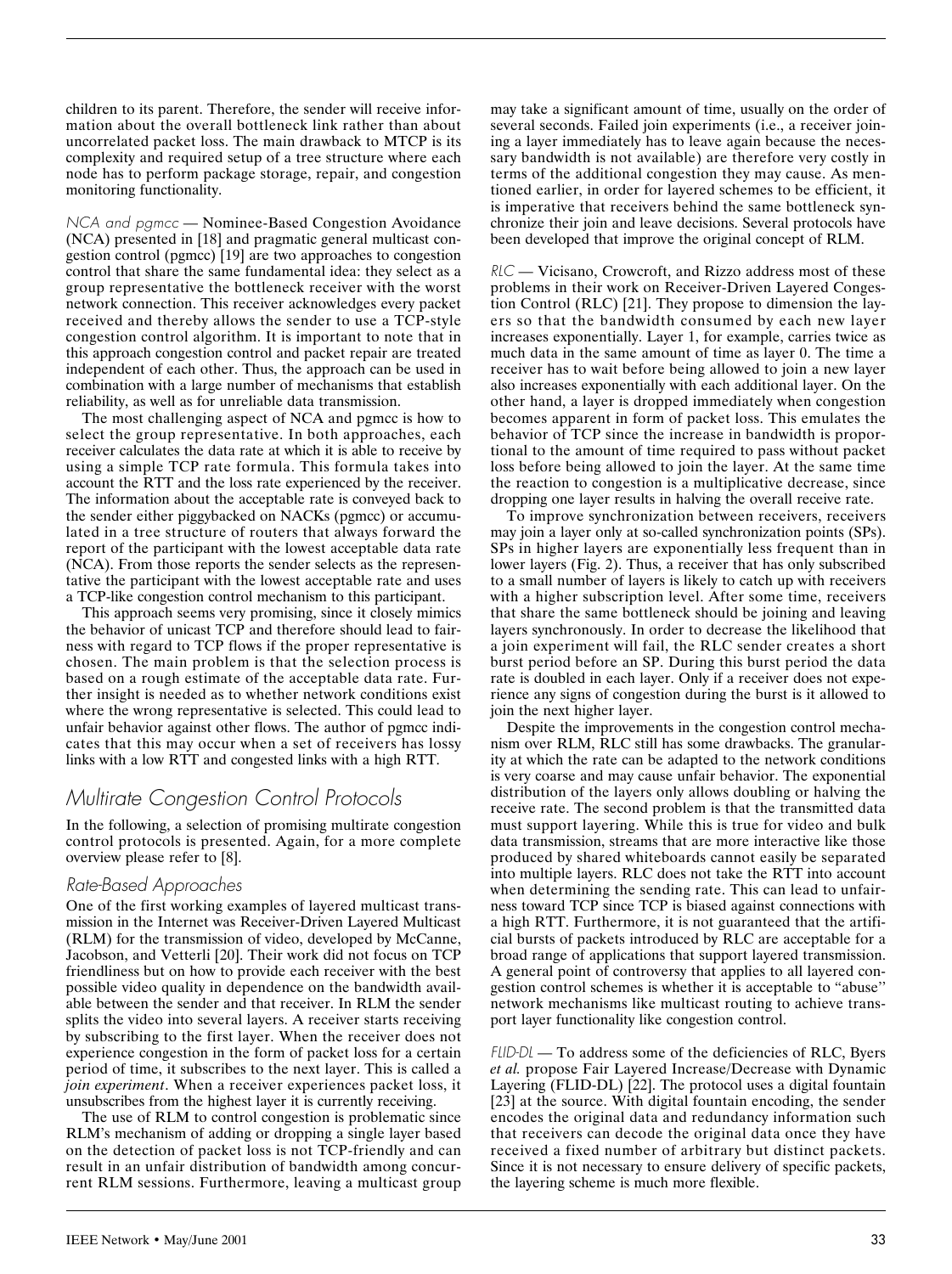

■ Figure 2. *Synchronization points in RLC*.

FLID-DL introduces the concept of dynamic layering to reduce the join and leave latencies associated with adding or dropping a layer. With dynamic layering, the bandwidth consumed by a layer decreases over time. Thus, a receiver has to periodically join additional layers to *maintain* its receive rate. The receive rate is reduced simply by not joining additional layers, whereas rate increase requires joining multiple layers. To reduce the total number of layers required by the mechanism, layers are reused after a quiet period where no data has been transmitted over the layers for a certain amount of time. This scheme provides an elegant solution to avoiding the effect of long leave latencies, provided that the quiet period is sufficient for normal leave operations to take effect.

Dynamic layering is complemented by an FLID scheme which results in a receive rate that is fair to a TCP flow with a fixed RTT experiencing the same loss rate. FLID retains RLC's concepts of sender-initiated synchronization points to coordinate receivers but refrains from packet bursts to probe for available bandwidth. FLID uses probabilistic increase signals such that receivers subscribe to additional layers only with a certain probability. These probabilities are chosen so as to achieve a rate compatible with TCP.

The FLID-DL protocol is a considerable improvement over RLC and can be considered to be state of the art for layered congestion control. It does not suffer from long leave latencies and is more flexible with regard to the bandwidth distribution on the layers. However, like RLC, FLID-DL does not take into account the RTT and thus exhibits unfair behavior toward TCP under certain network conditions. It also results in major overhead for the underlying multicast routing protocol since join and leave decisions occur much more frequently.

*LTS and TFRP* — Two similar congestion control protocols for the transmission of video streams are presented by Turletti *et al.* and Tan and Zakhor. The Layered Transmission Scheme (LTS) [24] and the TCP-Friendly Transport Protocol (TFRP) [25] both refrain from join experiments to probe for available bandwidth, using instead the simple TCP Eq. 1 to adjust the rate. Receivers simply adjust their subscription level to the rate given by the equation. The necessary parameters of loss rate and RTT are measured at the receivers in a straightforward fashion. While these protocols are easy to implement, they suffer from a multitude of drawbacks. Tan and Zakhor do not address the problem of how to measure the RTTs to the receivers in a scalable way. In LTS, the RTTs are measured simply by having the receivers send *RTT request messages* to the sender, which then multicasts the timestamps contained in those messages back to all receivers. This can pose a problem for very large receiver sets. The simple TCP equation gives only a reasonable estimate of TCP throughput under low loss rates. To prevent rate oscillations, it is necessary to accurately measure and smoothe loss and RTT values through filtering.

*MLDA* — The Multicast Loss-Delay Based Adaption Algorithm (MLDA) [26] is a congestion control protocol that uses layered multicast. It builds on the previously discussed LDA+ protocol, also using RTCP reports for the signaling between the sender and the receivers. MLDA retains the increase and decrease behavior of LDA+ but performs the rate calculation at the receivers. The receivers report the rate to the sender, avoiding feedback implosion by using exponentially distributed timers. The sender continuously adjusts the bandwidth distribution of the layers to support the reported rates. Independently, the receivers adjust their subscription level to the appropriate receive rate. Thus, MLDA combines the two concepts of sender- and receiver-based congestion control. To calculate the rate, the RTT has to be measured at the receivers. The authors present a complex mechanism to obtain sufficiently accurate RTT estimates in the face of very infrequent RTCP reports. At certain points in time, a receiver measures the RTT using the well-known scheme of having the sender feed back a timestamp value. This accurate measurement is then continuously modified using the one-way delay between the sender and the receiver. The authors take a possible offset between the clocks at sender and receiver into account and filter out irregularities in the one-way delay estimates.

The authors demonstrate the TCP-friendly behavior of MLDA through extensive simulations and compare the performance of their protocol to that of other layered congestion control schemes. By reducing the rate on a layer that causes congestion rather than waiting for all receivers behind a bottleneck to leave the corresponding multicast group, MLDA can react to congestion faster than other layered schemes. A major disadvantage of MLDA is the complexity of the protocol and the added complexity of the application that has to distribute the data onto the dynamic layers.

## *Window-Based Approaches*

*Rainbow* — Rainbow [27] is a window-based congestion control scheme for the reliable transfer of bulk data. Like FLID-DL, the data is encoded using a digital fountain. Thus, it is not important what specific packets a receiver gets, but only how many distinct packets it receives.

The key idea of Rainbow is that receivers individually request the transmission of each data packet. Each receiver keeps a congestion window, and each request is marked with a label that essentially indicates the position of the request in the congestion window. If multiple requests with the same label arrive from distinct receivers, these requests are accumulated by intermediate routers. In addition, the routers store information about the requests they have received. This process is shown in Fig. 3. The router that is closest to the sender delivers the requests to the sender, which in turn sends a packet in response to each request. The packets are forwarded by the routers in the reverse direction of the requests. The routers delete the information about requests as the packet is forwarded toward the receivers. Thus, this congestion control scheme relies heavily on additional intelligence in the routers.

The congestion window in the receivers imitates the behavior of the TCP congestion window. When a data packet arrives with a label that falls in the current congestion window, a new request is immediately transmitted. The congestion window size is either increased by one for each data packet received (during slowstart) or increased by one when a full congestion window has been received (during congestion avoidance). When a packet loss is detected, the window size is halved.

Rainbow is currently the only window-based congestion control approach that allows participants to receive data at different rates. This behavior is made possible by the special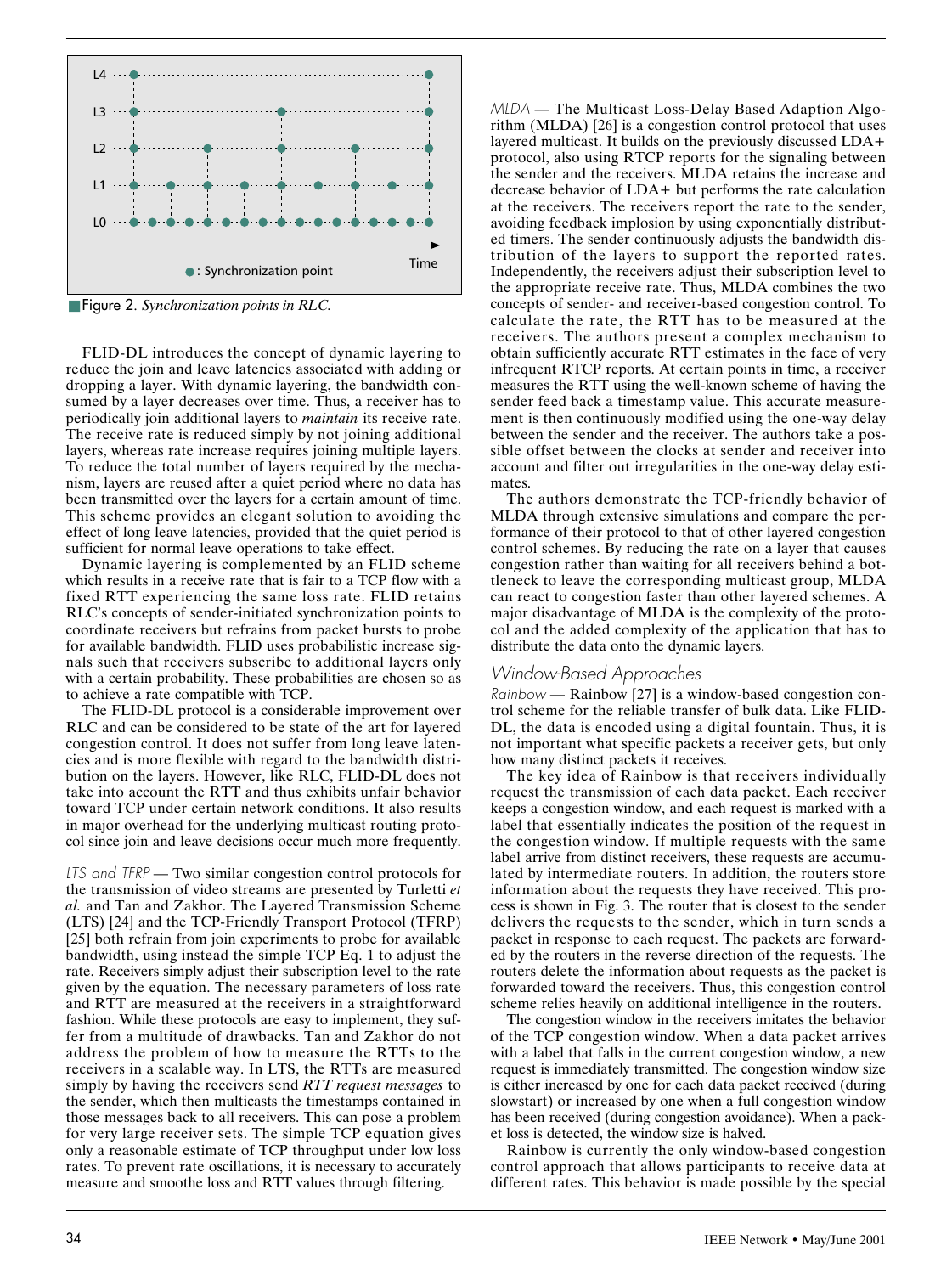encoding of the data and the individual requests for data transmitted by each participant. There are two main limitations of Rainbow:

- It must be possible to use digital fountain encoding for the data.
- The routers must support the accumulation and storage of requests.

# *Protocol Evaluation*

Which congestion control mechanism is suitable for a given task depends mostly on the network characteristics and the traffic requirements of the sending application.

In a controlled environment such as a company's intranet it is possible to implement solutions that require changes to the network infrastructure. However,

deployment of these mechanisms in the global Internet is a much more difficult task that consumes time and is very costly. Thus, such solutions are likely to be used only if they offer vastly improved performance over solutions that can be used with today's Internet infrastructure. Among protocols that fall into the former category are tree-based protocols such as MTCP, and protocols that use a multicast service other than standard IP multicast such as Rainbow.

The same considerations hold true for protocol complexity. The higher the complexity, the better the performance and fairness should be to justify the additional overhead. Simple rate-based AIMD schemes such as RAP require the least complexity but have the same large variations in the data rate as TCP. Furthermore, if they rely only on AIMD but do not take TCP timeouts into account, their TCP-friendliness is very limited. Because of the similarity of the congestion control mechanism, window-based congestion control schemes generally show good TCP friendliness. Their complexity, with regard to the congestion control mechanism, is comparable to rate-based AIMD schemes.

Model-based congestion control schemes require a moderately higher amount of complexity. In addition to the computation of the model, the measurement of the necessary parameters in a fashion that avoids unwanted behavior (e.g., rate oscillations) adds to the complexity, even more so in multicast environments. Schemes based on the simple TCP equation will estimate a sending rate that is too high in very lossy environments and thus will be more aggressive than TCP. Modelbased schemes may fail to produce a fair sending rate when the network conditions do not comply with the assumptions made for the network model on which the equation is based.

Receiver and sender complexity can be reduced by moving intelligence into the network. However, as mentioned before, increased complexity in the network is even less desirable than increased complexity at the receivers and the sender. Usually, such router support is used for feedback suppression and for scalable aggregation of protocol information.

The layering of data further increases the level of complexity since the sender has to split up the original data, and the receivers again have to merge the layers they receive. While the overall throughput of a layered congestion control scheme is higher than that of a scheme that adapts to the worst receiver, it pays the price of reduced responsiveness. The mechanism of joining and leaving layers was not intended for congestion control. The long leave latencies of IP multicast prevent quick reaction to congestion unless an additional mechanism like dynamic layering is used. Furthermore, the



■ Figure 3. *Rainbow.*

granularity of the rate modification of layered schemes is very low compared to that of single-rate schemes. However, for very large heterogeneous receiver sets only multirate protocols provide a viable mechanism of rate control. Single-rate protocols suffer too much from their adaptation to the worst receiver in such environments.

The efficiency of layered schemes also depends on the type of underlying multicast routing protocol. While they work well with dense-mode multicast routing, sparse-mode routing protocols such as PIM-SM [28] can be problematic. In PIM-SM, the distribution tree for a group can change from a core-based tree (or rendezvous point tree) to a shortest path tree in the course of a session. This, combined with frequent joining and leav-

ing of layers for congestion control, may result in unstable behavior.

The requirements of delay- and bandwidth-sensitive data streams make rate-based approaches more suitable than window-based approaches for applications that transmit audio or video. However, use of a rate-based congestion control scheme does not guarantee a smooth sending rate. For example, the sending rate of AIMD schemes resembles that of TCP and is thus not very suitable for applications requiring a stable sending rate.

Table 1 shows the main characteristics of the presented protocols. It classifies the protocols according to whether they support multicast and with regard to the type of their congestion control mechanism. Protocols that work end to end can be completely implemented in the end nodes and do not need additional support from the network. The complexity rating in the table takes into account only the complexity of the congestion control mechanism. Note that the overall complexity of the protocols also includes additional complexity required in the network or for layering of the data. The next column indicates whether the protocol can be used for applications that rely on a relatively stable sending rate. The rating refers to protocol behavior in steady state, given a static environment with periodic loss. Smoothness of the rate in real network environments depends largely on responsiveness and the specific parameters used for the increase and decrease mechanism; it is therefore difficult to predict. Generally, protocols with a "sawtooth-like'' sending rate will show more rate oscillations. Smoothness for layered protocols depends on the number of layers used and the bandwidth distribution among them. Most layered protocols use a relatively small number of layers, which results in wide variations in the sending rate. TCP throughput degrades with higher RTTs. For that reason, a protocol that wants to comply with TCP throughput has to be biased against high-RTT connections. The RLC and FLID-DL protocols do not exhibit this bias and can thus be unfair, as explained in the detailed sections about the protocols.2 The TCP friendliness rating is based on the evaluation by the authors of the protocol and on theoretical considerations such as whether the protocol takes TCP timeouts into account or has a rate increase that is more aggressive than that of TCP. Unfortunately, there exists no direct comparison of TCP-

*<sup>2</sup> Some research is concerned with removing TCP's bias against high RTTs. If those efforts turn out to improve TCP's behavior, the aforementioned protocols would be fair to TCP.*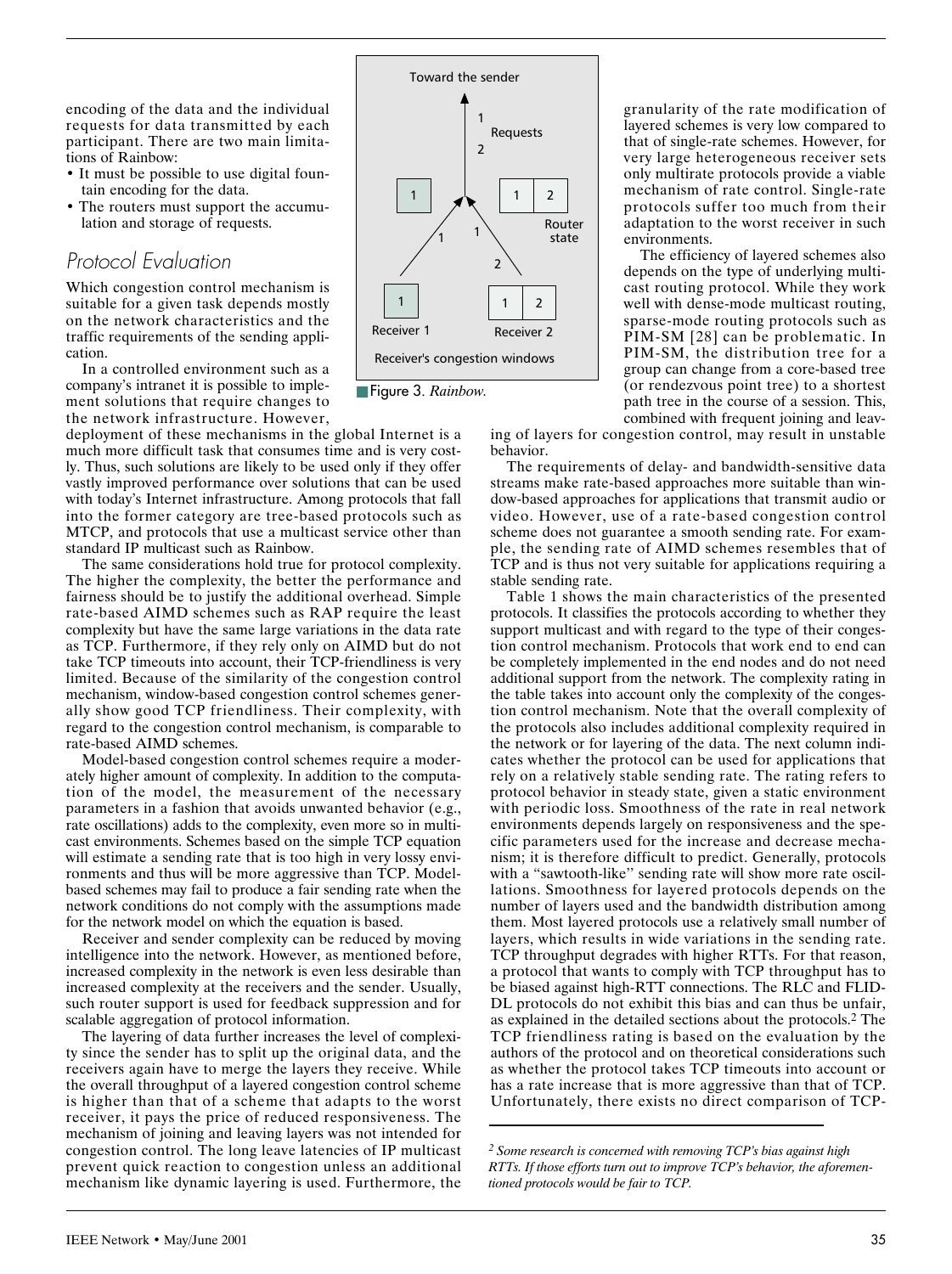friendly congestion control schemes in the form of standardized simulations. Therefore, this rating is — to a certain degree — subjective. Protocols rated "good'' are expected to show no signs of unfair behavior toward TCP. Protocols rated "acceptable'' are likely to show good TCP friendliness in general, but may be problematic in special cases. The "limited TCP friendliness'' rating was given to protocols where there are clear signs of unfair behavior toward TCP also under not so unusual network conditions (e.g., high loss rates).

# *Areas of Future Research*

As is always the case with an evolving research area, several unresolved issues remain. One particular problem is the lack of standard methods to compare congestion control protocols. Thus, an evaluation as in the previous section is often based on hints given in the corresponding papers and quite a bit of guesswork. A test environment (the *ns* network simulator comes to mind) with a standardized suite of test scenarios that investigate different important aspects such as fairness and scalability, combined with measures to directly compare the protocol performance, would be very handy. While such a testbed is not sufficient to explore all details of a specific protocol, it would provide a reasonable basis for more objective comparisons of the protocols.

In many cases the simulation scenarios presented by the developers of a protocol concentrate on a few general scenarios and are often too simple to capture protocol behavior in nonstandard situations. Claims about a protocol that are based purely on simulation results should be taken with a grain of salt. Traffic conditions in the Internet are too complex to be modeled in all aspects in a network simulator, making it important to evaluate protocols under real-world conditions as well.

We already discussed the characteristics of single-rate and layered congestion control. It may well be possible that different forms of congestion control are viable — maybe with router support — that do not exhibit the disadvantages of these approaches (e.g., the possibility of different rates to the receivers without the coarseness of layering and long leave latencies).

While TCP friendliness is a useful fairness criterion in today's Internet, it is well possible that future network architectures (in which TCP is no longer the predominant transport protocol) will allow or require different definitions of fairness. Also, fairness definitions for multicast are still subject to research. We presented one possible definition and also briefly addressed a different form where multicast flows are allowed to consume a higher percentage of bandwidth than are unicast flows, but these are by no means the only possible fairness definitions.

A further area of research is the improvement of the models for TCP traffic that are used for some of the rate-based congestion control mechanisms. Current TCP formulae are based on several assumptions that are often not met in realworld environments.

One aspect of congestion control that is not directly relevant to the traffic discussed in this article (i.e., streaming media traffic) but highly relevant to congestion control in general is how to treat short-lived flows that consist only of a few data packets. TCP congestion control, as well as the congestion control schemes presented in this article, require that flows persist for a certain amount of time; otherwise, those forms of congestion control are meaningless.

Many current congestion control protocols are still in the developmental phase, and little attention is paid to the fact that not all receivers share the same goal as the sender. It has been shown that conformant TCP senders can easily be tricked into sending at a higher rate by modifying the TCP

| Protocol             | Unicast/<br>multicast | <b>Congestion</b><br>control<br>mechanism | <b>Network support</b> | Protocol<br>complexity | <b>Smoothness of</b><br>the rate | <b>Bias</b><br>against<br>high RTTs | <b>TCP</b> friendliness |
|----------------------|-----------------------|-------------------------------------------|------------------------|------------------------|----------------------------------|-------------------------------------|-------------------------|
| Single-rate          |                       |                                           |                        |                        |                                  |                                     |                         |
| <b>RAP</b>           | Unicast               | Rate                                      | End-to-end             | Low                    | Sawtooth                         | Yes                                 | Limited                 |
| $LDA(+)$             | Unicast               | Rate                                      | End-to-end             | High                   | Sawtooth                         | Yes                                 | Acceptable              |
| <b>TFRC</b>          | Unicast               | Rate                                      | End-to-end             | Medium                 | Smooth                           | Yes                                 | Good                    |
| <b>TEAR</b>          | Multicast             | Rate                                      | End-to-end             | Low                    | Smooth                           | Yes                                 | Good                    |
| <b>RLA &amp; LPR</b> | <b>Multicast</b>      | Window                                    | End-to-end             | Low                    | Sawtooth                         | Yes                                 | Good                    |
| <b>MTCP</b>          | <b>Multicast</b>      | Window                                    | End-to-end             | Low                    | Sawtooth                         | Yes                                 | Good                    |
| <b>NCA</b>           | Multicast             | Window                                    | Required               | Low                    | Sawtooth                         | Yes                                 | Good                    |
| <b>PGMCC</b>         | <b>Multicast</b>      | Window                                    | Required               | Medium                 | Sawtooth                         | Yes                                 | Good                    |
| <b>Multirate</b>     |                       |                                           |                        |                        |                                  |                                     |                         |
| <b>RLC</b>           | Multicast             | Window                                    | Optional               | Medium                 | Sawtooth                         | Yes                                 | Good                    |
| <b>FLID-DL</b>       | <b>Multicast</b>      | Rate                                      | End-to-end             | Medium                 | Layer-dependent                  | <b>No</b>                           | Acceptable              |
| <b>LTS</b>           | <b>Multicast</b>      | Rate                                      | End-to-end             | High                   | Layer-dependent                  | <b>No</b>                           | Acceptable              |
| <b>TFRP</b>          | <b>Multicast</b>      | Rate                                      | End-to-end             | Medium                 | Layer-dependent                  | Yes                                 | Acceptable              |
| <b>MDLA</b>          | <b>Multicast</b>      | Rate                                      | End-to-end             | Medium                 | Layer-dependent                  | Yes                                 | Acceptable              |
| Rainbow              | <b>Multicast</b>      | Rate                                      | End-to-end             | High                   | Layer-dependent                  | Yes                                 | Acceptable              |

■ **Table 1**. *Characteristics of the presented congestion control protocols.*